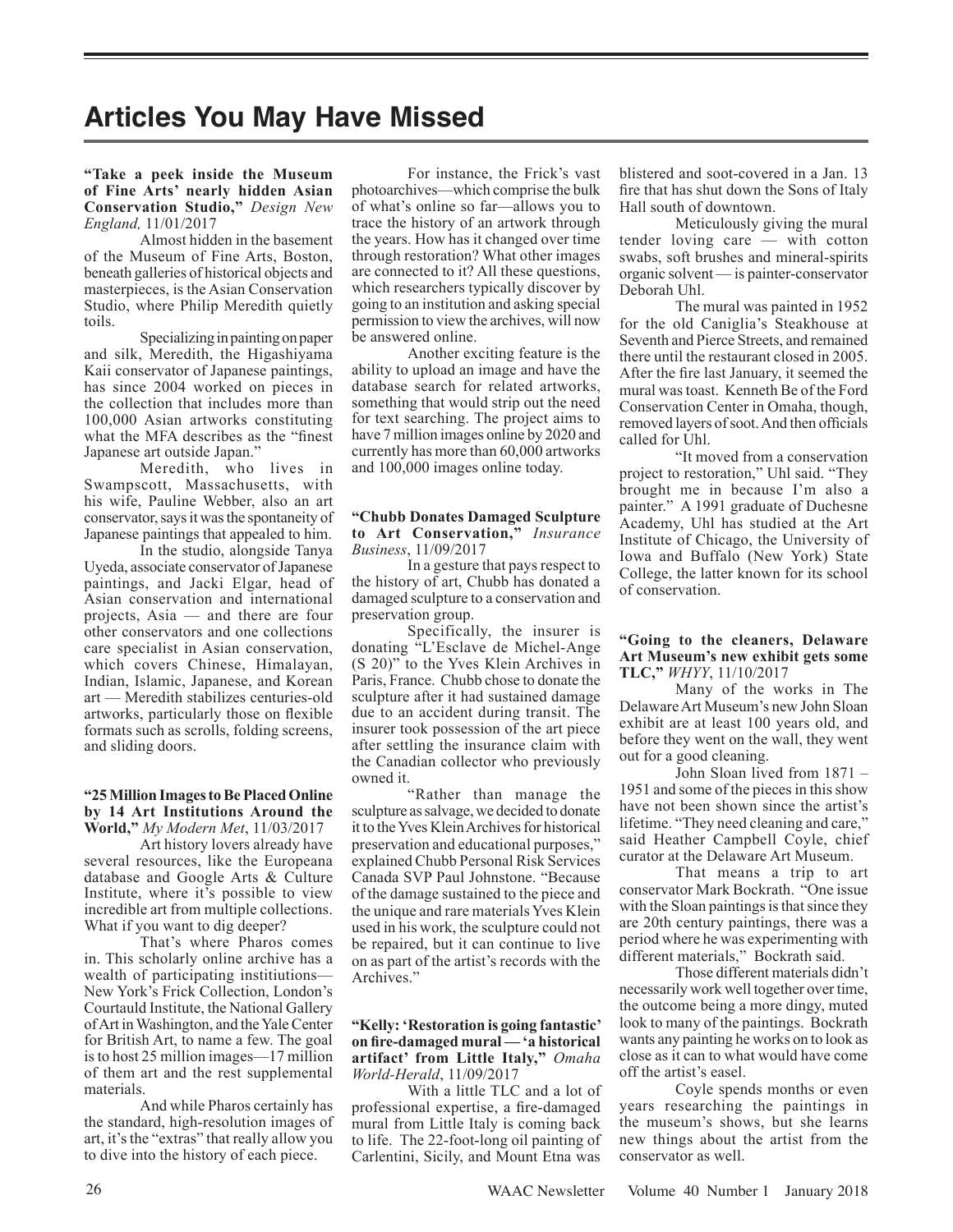# **Susanne Friend, column editor**

Bockrath doesn't want you to think about the restoration work at all. He would rather you never thought of the painting as needing to be cleaned. "If you can see the restoration than I'm not doing my job properly."

# **"School Mural Hidden for 50 years Under Layers of Paint Ready to Emerge**," *Portland Tribune*, 11/29/2017

Efforts by Portland's Heritage Conservation Group and the Abernethy Elementary School PTA to fund the \$71,274 restoration project for artist Erich Lamade's 1940 "Pageant of Oregon History" mural in the Abernethy School's library got a boost in early November from a \$20,000 Oregon Heritage Commission grant.

Nina Olsson, president of Heritage Conservation Group, says the grassroots effort would focus on the artwork's place in history and its connection to today's education.

For the past 10 years, Olsson and others have worked to uncover Lamade's mural that was hidden beginning in the mid-1950s under at least six layers of interior paint. Lamade painted the mural as part of a federal Works Progress Administration commission during the 1930s and 1940s.

Olsson plans to begin during the summer of 2018 restoring pieces of the 300-square-foot mural on the classroom's southeast and south walls, using cleaning and restoration processes developed through Portland State University's Regional Laboratory for the Science of Cultural Heritage Conservation. More work would be done in the summer of 2019.

#### **"A Storied Art Collection Shrouded in Mystery will Anchor New UC Irvine Museum**, *Los Angeles Times*, 11/15/2017

When real estate developer Gerald Buck was selling a rural farm near San Luis Obispo, land he bought in a failed oil-drilling scheme, a prospective buyer offered him an elegant Old Master painting by Anthony van Dyck in lieu of cash.

Buck had no interest in art, but neither did he have any other buyers in sight. So Buck plunged into researching the painting's authenticity, history of ownership and market value — then agreed to the trade. And he was off.

The Van Dyck is long gone, but now, four decades later, the Gerald E. Buck Collection has grown to more than 3,200 paintings, sculptures and works on paper. Not only is the vast trove the finest holding of its kind in private hands, the collection is poised to anchor an ambitious new museum being launched at UC Irvine.

Chancellor Howard Gillman is expected to announce Wednesday the formation of the UCI Museum and Institute for California Art, or MICA, with the Buck Collection as its core.

The collection, much coveted by other museums, focuses on artists who emerged in California between World War II and 1980. In addition to postwar art, the collection includes plein air, Social Realist and important early Modern paintings from the first half of the 20th century, especially in Southern California.

Those holdings include metaphysical abstractionists Agnes Pelton and Henrietta Shore, Surrealists Knud Merrild and Lorser Feitelson, muralist Belle Baranceanu and colorist Oskar Fischinger. The gift is accompanied by 398 file boxes of art books, auction catalogs, the collector's notepads and acquisition records.

#### **"Sotheby's Scientists just Scored a Big Win in the Battle Against Fake Art,"** *Fast Company*, 12/05/2017

Here's another example of why science pays, kids. It was exactly one year ago today that Sotheby's announced the acquisition of Orion Analytical, a materials analysis and consulting firm whose crack team of scientists—led by the noted art-fraud guru Jamie Martin would use their forensic skills to detect fake artworks.

The auction house then established its Department of Scientific Research, which is the only facility of its kind in the art-auction industry.

In honor of the department's first anniversary, Sotheby's today is revealing one of its recent coups: researchers did a materials analysis on a 1915 work by Kazimir Malevich, to help verify that it was the real thing. As it turned out, the painting contained the same unusual blue paint additive as another Malevich work from the time period—this one in the collection of the Art Institute of Chicago.

Researchers also examined both works with infrared photography to discover they both contained similar hidden changes that Malevich made during the composition process.

The painting, Suprematist Composition With Plane in Projection, went on to sell for \$21.2 million at Sotheby's New York headquarters earlier this year after a fierce bidding war. It was the fourth-highest auction price ever for a Malevich work.

Sotheby's says it has established state-of-the-art laboratories in both New York and London and plans to expand to Hong Kong, as well.

# **"Scientists from UCLA, National Gallery of Art pioneer new way to analyze artwork**," *Art Daily.org*, 12/12/2017

Scientists from UCLA and the National Gallery of Art have used a combination of three advanced imaging techniques to produce a highly detailed analysis of a second century Egyptian painting.

They are the first to use the specific combination — which they termed "macroscale multimodal chemical imaging" — to examine an ancient work of art. The new technique enabled them to learn about the raw materials the artist used, and the order in which they were applied to the painting, and it uncovered insights about the painting's connections to other work from the same era.

The approach, which is described in a paper published in Scientific Reports, integrates three existing techniques — hyperspectral diffuse reflectance, luminescence, and X-ray fluorescence — to examine the painting.

By combining data from the three modalities, the researchers were able to map the signatures of molecules and elements across the surface of the painting for each pixel of the image. The findings revealed important details on the painting's composition and structure.

#### **"Taj is a Grandiose Work of Art, Restoring it Will Take Time,"** *The Print*, 12/08/2017

Fodor's Travel Guide has included the Taj Mahal in its list of places not to visit in 2018, as the monument will be under restoration.